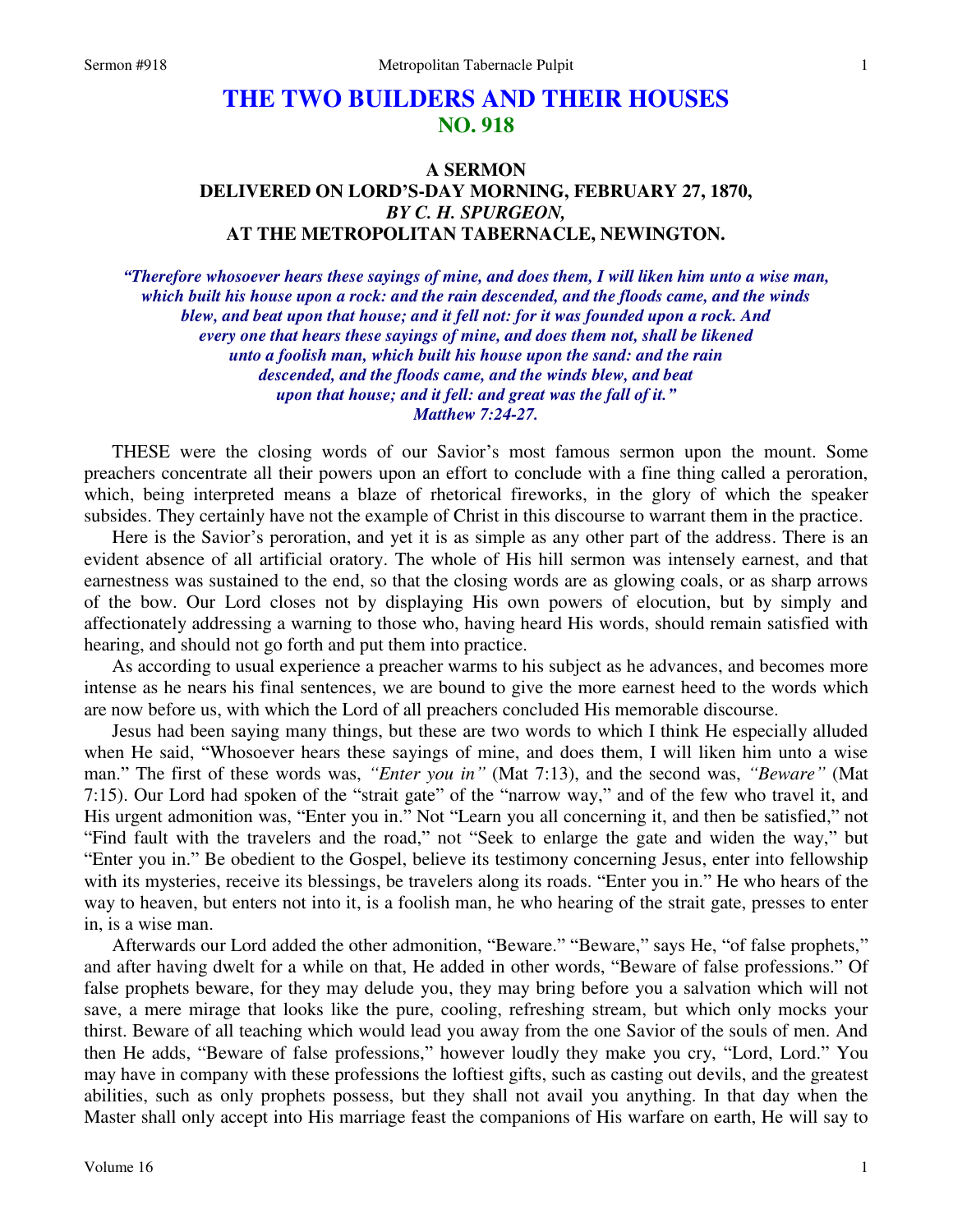those who have not done the Father's will, "I never knew you; depart from me, you workers of iniquity." These are two of the sayings of Christ, and they are comprehensive of almost all He ever said, "Enter you in," and "Beware." Take heed that you do them as well as hear them.

**I.** We shall now proceed to the Master's parable, and will you please notice, first of all, THE TWO BUILDERS.

The wise and the foolish man were both engaged in precisely the same avocations, and to a considerable extent achieved the same design, both of them undertook to build houses, both of them persevered in building, both of them finished their houses. The likeness between them is very considerable. *They were equally impressed with the need of building a house.* They perceived the necessity of shelter from the heavy rains, they were alike desirous of being shielded from the floods, and screened from the wind. The advantage of a house to dwell in was evident to both.

Even thus, at this period, we have a large number in the congregation who are impressed with the conviction that they need a Savior. I am delighted to find that there is a stir among my hearers, and I trust it is a movement of God's Holy Spirit, and as a result very many of you feel deeply that you need a refuge from the wrath to come. You now admit that you must be forgiven, justified, regenerated and sanctified, and your desires are fervent, for all which I am deeply grateful, but also deeply anxious. You are in crowds desirous of becoming builders, and although some are wise and some foolish, up to this present we can see no difference in you, for you seem to be equally convinced that you need eternal life, and a good hope for the world to come.

Nor does the likeness end here, for the two builders were both alike *resolved to obtain what they needed*—a house, and their determination was not in words only, but in deeds, for they both resolutely set to work to build. In the same way there are among us at this hour many who are resolved that if Christ is to be had, they will have Him, and if there is such a thing as salvation, they will find it. They are very earnest, intensely earnest, and though some of them will fail, and some of them succeed, yet up to this point they are both alike, and none but He who searches all hearts can discern the slightest difference.

I look with sadness upon the two pilgrims, with their faces zealously turned Zionward, and I sigh as I wonder which one will find the Celestial City, and which will join with Formalist and Hypocrisy, and perish on the Dark Mountains. We are glad to hear of yearning hearts and resolute determinations, but alas! all is not wheat that grows in corn fields, all is not gold that glitters. Appearances are very very hopeful, but appearances are often deceptive. There may be a deep sense of need, and there may be a determined resolution to get that need supplied, and yet out of two seekers, one may find and the other may miss, one may be foolish and the other may be wise.

These two builders seem to have been *equally well skilled in architecture.* The one could build a house without receiving any more instruction than the other. I do not find that there was halt or pause on the part of either because he could not turn an arch, or fix a truss. Evidently they were both skilled workmen, well acquainted with their art. So is it with many here. They know as far as the theory goes what the plan of salvation is, as well as I do. Yet where the knowledge is the same, the ultimate result may vary, two men may be equally well instructed in the Scriptures, yet one of them may be wise and the other foolish.

To know what faith is, what repentance is, what a good hope in Christ is, may all be yours, and yet it may but increase your misery forever. If you know these things, happy are you if you do them. It is not the hearer, but the doer of the Word that is blessed. Knowledge puffs up, love alone builds up. My dear friends, I am most earnest that those of you who are desiring to find everlasting life in Christ Jesus, may not be content with anything short of a true, deep, and real work of grace in your hearts, for no clearness of head knowledge, no natural earnestness of purpose or eagerness of desire can save you, without an interest in Christ Jesus you are lost to all eternity. "You must be born again," you must be brought into vital union with the living Savior, or your hopefulness will end in overwhelming destruction.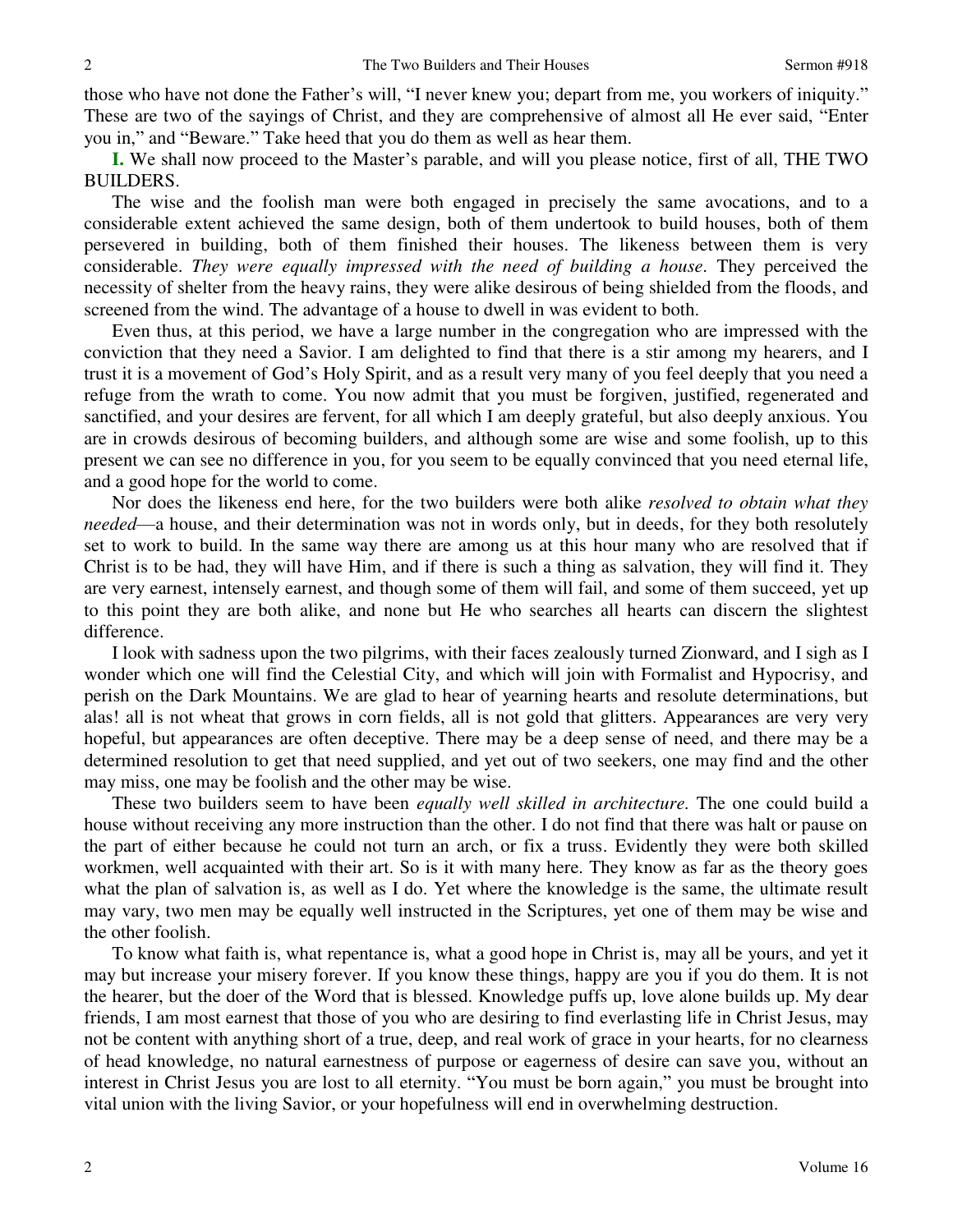Once more, *these two builders both persevered and finished their structure.* The foolish man did not begin to build, and then cease his work because he was not able to finish, but, as far as I know, his house was finished with as much completeness as the other, and perhaps, furnished quite as well. If you had looked at the two structures, they would have seemed equally complete from basement to roof, and yet there was a great difference between them in a most essential point. Even thus, alas! many persevere in seeking salvation until they imagine that they have found it, they abide for years in the full belief that they are saved, they cry, "Peace, peace," and write themselves down among the blessed, and yet a fatal error lies at the base of all their religion, all their hopes are vain, and their lifework will prove to be a terrible failure.

The builders are much alike up to this point, but yet in reality they are wide as the poles asunder both in work and character. The one builder is wise, the other foolish, the one superficial, the other substantial, the one pretentious, the other sincere. The wise man's work was honest work where men's eyes could not judge of it, the other's work was only well wrought above ground, there was nothing of reality in the hidden parts, and hence in due time the first builder rejoiced as he saw his house outlive the storm, the other with his house was swept away to total destruction.

**II.** Thus much upon the two builders, let us now think upon THEIR TWO HOUSES.

One chief apparent difference between the two edifices probably was this, *that one of them built his house more quickly than the other.* The wise man had to spend a deal of time in underground work. Luke tells us that he dug deep, and laid his foundation on a rock. Now that rock-blasting, that carving and cutting of the hard granite, must have consumed days and weeks. The foolish builder had not this delay to encounter, the sand was all smooth and ready for him, he was able to commence at once to lay his courses of brick, and raise the walls with all rapidity.

But all haste is not good speed, and there be some who travel too fast to hold. Unsound professors are often very rapid in their supposed spiritual growth. They were yesterday unconverted, today they become believers, tomorrow they begin to teach, and the next day they are made perfect. They appear to be born of full stature, and equipped at all points, like Minerva when, according to the fable, she leaped from the brain of Jupiter. They come up in a night and alas! too often, like Jonah's gourd, they perish also in a night.

Now I raise not a question concerning the genuine character of sudden conversions. I believe that sudden conversions are among the best and truest forms of conversion. Take, for instance, that of the apostle Paul. But still there are among those who profess to have been suddenly converted a sadly numerous company who answer to the description I have just given, for they build very, very quickly; much too quickly for the masonry to be well constructed and lasting.

It may be that some mourner is lamenting bitterly that he makes very slow progress in grace. "I have been seeking God in prayer," says one, "these months. I have been humbled and broken down under a sense of sin for weeks, and have only as yet had now and then a glimpse of hope, when I have been able to turn my eye to the crucified Savior. I have as yet few consolations, and many doubts. I fain would have the full light of love in my heart, but the dawning is slow in breaking." Well, friend, you are building slowly, but if it is surely, you shall have no cause to regret that deep digging. Small cause will you have to mourn that it took you longer to arrive at peace than it did your hasty friend, if your peace shall last you to eternity, while his hope shall be a possession in cloudland, driven away by the wind.

Of the two houses, one was built, I doubt not, *with far less trouble than the other.* Digging foundations in hard rocks, as I have said, takes time, but it also involves labor. Oftentimes did that wise builder pause to wipe the sweat from his brow, oftentimes did he retire to his bed worn out with his day's work, and yet there was not a stone appearing above the soil. His neighbor, opposite, had run up the walls, had reached the gable, was almost about to put on the roof, before there was scarce a foot above the ground of the wise builder's structure. "Ah," said he of the sandy foundation, "your toil is needless, and you have nothing to show for it. See how quickly my walls have risen, and yet I don't slave as you do. I take things easily, I neither bore myself nor the rocks, and yet see how my house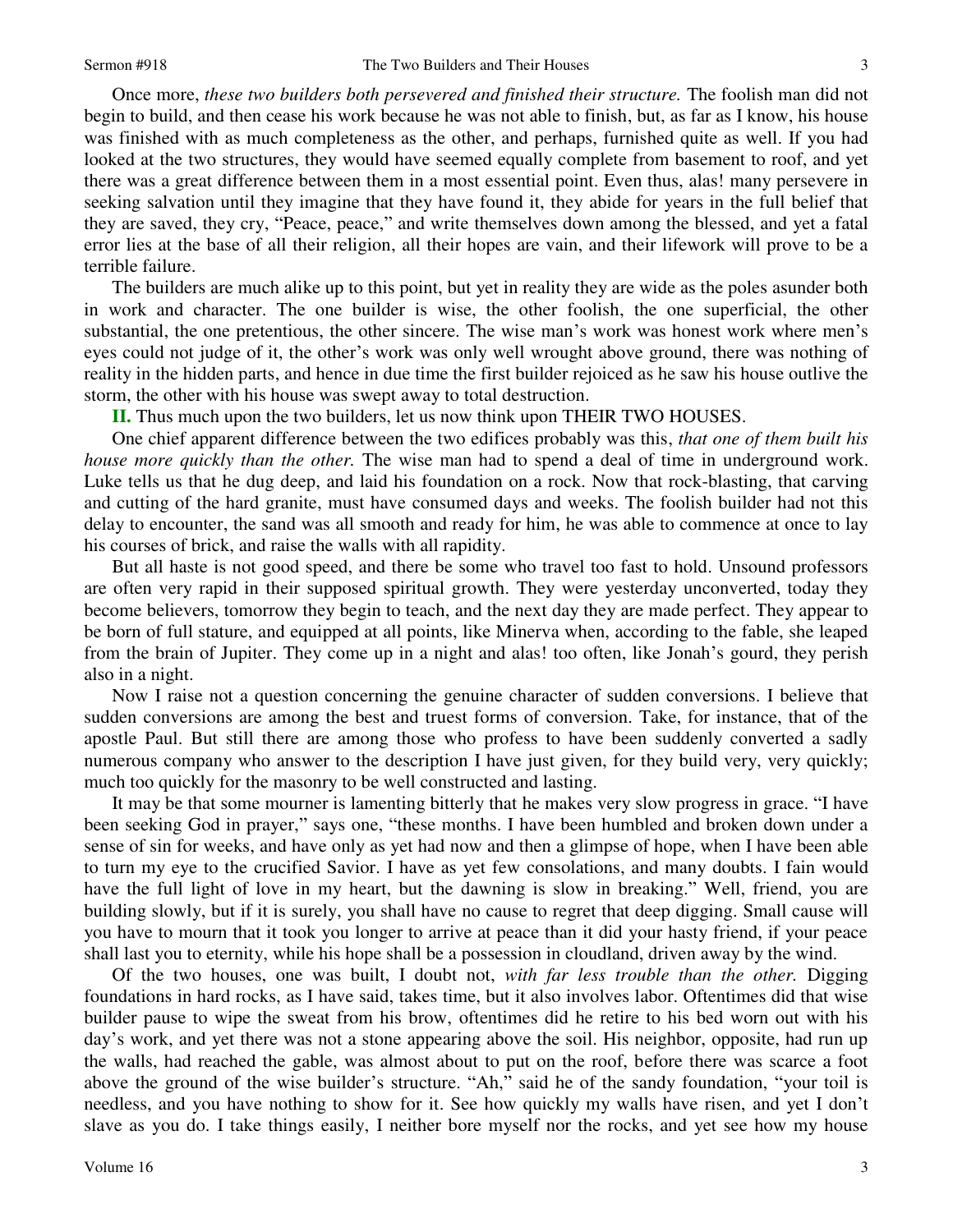springs up, and how neat it looks? Your old-fashioned ways are absurd. You dig and hammer away down below there as if you meant to pierce the center. Why not use your common sense, and go ahead as I do. Away with your sighing and groaning, do as I do, and rejoice at once. Anxiety will kill you."

After this fashion are truly awakened souls, like "lamps despised of those who are at ease." One man jumps, as it were, into peace, and boasts himself secure, whether he is correct or not in his confidence, he does not pause to question, he is too comfortable to have time to inquire into that matter. The estate is fair, why worry about the title deeds? The feast is rich, why tarry for the wedding garments? If a doubt should arise, the carnally secure man ascribes it to Satan, and puts it aside, whereas it is his own conscience and the warning voice of heaven which bid him take heed and be not deceived. The prayer for the Lord to search and try his heart, and his reins, he never sincerely offers. Such a man does not like self-examination, and cannot endure to be told that there must be fruits meet for repentance. He takes things as guesswork, comes to rash conclusions, and shuts his eyes to disagreeable facts. He dreams that he is rich and increased in goods, whereas he is naked, and poor, and miserable. Alas, what a waking will his be!

His more serious companion aroused at the same time is, on the other hand, far more diffident and self-distrustful, when he prays his heart groans before God, yet he fears he does not pray aright, and never rises from his knees contented with himself. He is not quite as soon satisfied about the reality of his faith as the other, "Perhaps," says he, "after all it is not the faith of God's elect." He examines himself whether he is in the faith. He trembles lest he should have the form of godliness without the power. He is afraid of shams and counterfeits, and is for buying gold tried in the fire. "My repentance," says he, "am I sure it is a real loathing of sin as sin, or did I only shed a tear or two under the excitement of a revival service? Am I sure that my nature is renewed by the work of the Holy Ghost, or is it mere reformation?" You see this second man has much exercise of soul, he labors to enter into rest, lest by any means he should seem to come short of it. He has many strivings, many anxieties, many searchings of heart because he is sincere and fears to be deceived. From him the kingdom of heaven suffers violence, he finds the gate strait and the way narrow, and that the righteous scarcely are saved.

Be thankful, dear hearer, if you are among this second class, for these are the true sons of God, and heirs of immortality! Your house costs you more to build, but it will be worth the cost. O beware of wearing the sheep's clothing without the sheep's nature, beware of saying, "Lord, Lord," while you are the servant of sin. Beware of getting up fictitious religion, borrowing your experience from biographies, picking up godliness secondhand from your mothers and fathers, and friends and acquaintances. Whatever it may cost you of heartbreaking and agony, see to it that the sure foundation is reached, and the house so built, that it will endure the trials which will inevitably test it. I would fain saturate my speech with tears, so weighty and so needful do I feel this caution to be, both to myself and you.

I should think that, in the course of time, although the foolish builder built with so much less cost, and so much more rapidly, *his walls would be liable to very ugly settlements*. For walls that have no foundation, but are piled up on the sand, would every now and then gape wide with hideous cracks, and stones would start here, and timbers would slip there, and cement and stopping would be much required. What work for daubers and plasterers to make the ruinous fabric look like decent masonry! Very likely when a settlement crack was covered up in one place, another would happen in the next wall, for with such a foundation it would be hard to keep the structure well together, and in the long run I should not wonder but what it would cost the foolish builder more pains to keep up his wretched edifice than it did the wise builder who labored so hard with his foundation at the first.

Mark you well, that mere formal religion and hypocrisy in the end become a very difficult affair to maintain. The man has to struggle hard to patch up his reputation, propping it up with new lies, and bolstering it with fresh pretences. At one time an unrenewed will rebels fiercely, and he has to feign resignation to affliction, next an unconquered lust demands indulgence, and he has to conceal the sin with more double-distilled deceit, the form of prayer becomes irksome, and he has to screw himself up to the horrible farce, and meanwhile his outward life is always on the verge of a slip, and he fears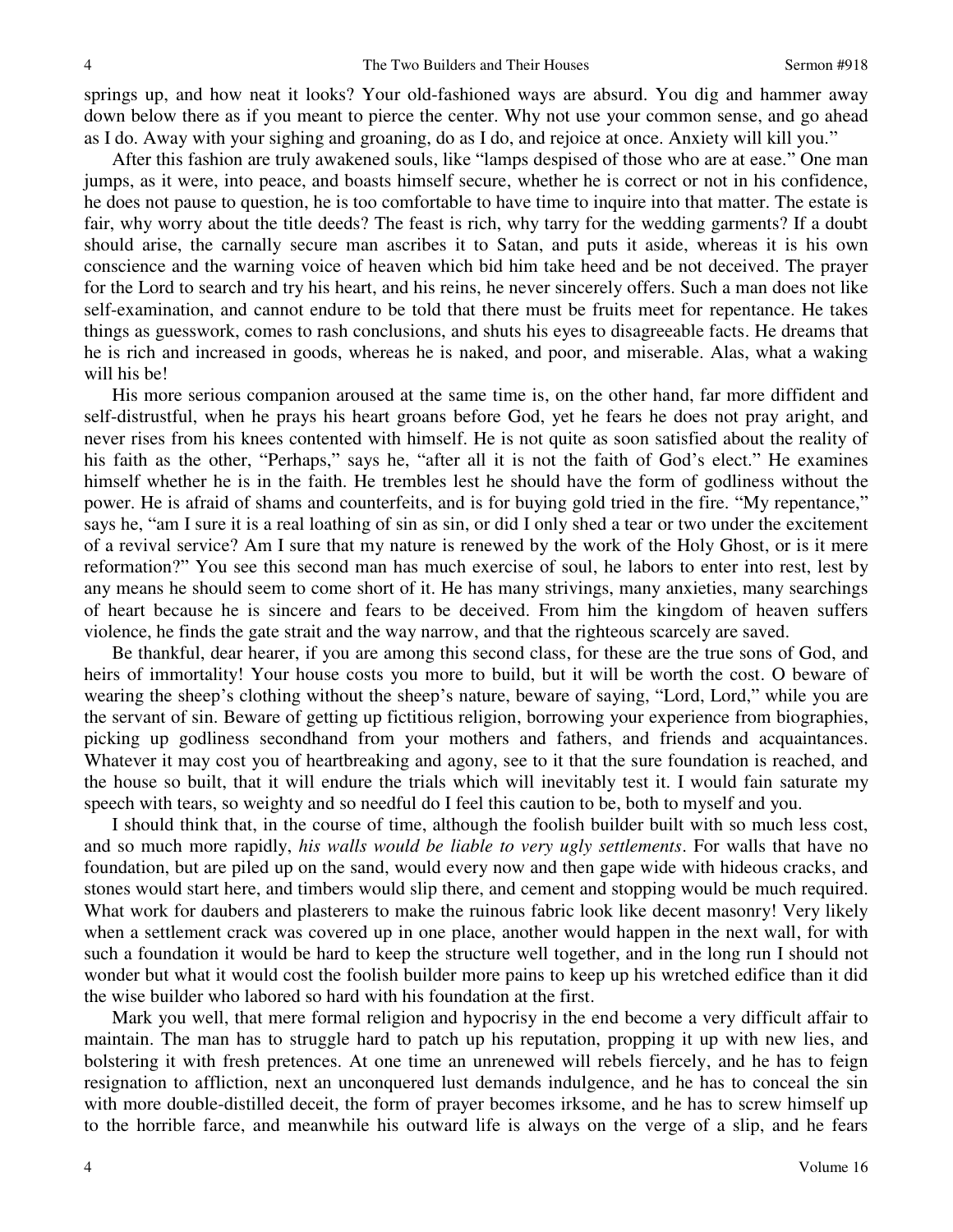detection. One way and another he is continually afraid, like a thief at large who fears that the police will find him. At every puff of wind his habitation threatens to tumble about his ears. He half wishes after all that he had been at the trouble of digging a foundation on the rock, but with desperate resolve he puts from him the voice of caution, and will have none of its rebuke.

O dear hearer, rest assured that the truth, after all, is the cheapest and easiest in the long run. Your gilt, your varnish, your paint, your hypocrisy, will soon wear off, while the reality is at no expense for beautifying. Even as a matter of consideration for this life, it will be more hard in the long run to keep up the pretentious than to maintain the true, and then in the latter case you have God at your back, and He abhors everything unreal. I beseech you see to it that you daub not your walls with untempered mortar, lest they not only come down with a crash when most you need to shelter behind them, but even now begin to show alarming signs of decay.

The higher the foolish man built the harder work he had to keep it aright, for of course every tier of bricks that he laid made the weight the greater, and caused the sand to give way. The nearer heaven the builder went the sooner his wall bowed to its fall. A man who only makes it his aim to be thought a respectable man by attending a place of worship, may manage pretty well to keep up such a low wall even without a foundation, another man who joins a worldly church—a church that makes no pretense of purity—can also succeed with ease, but if he joins a church of Jesus Christ which carefully seeks to preserve purity in its membership, he has hard work to live up to the standard required of him.

Suppose, yet further, that he should become a deacon or an elder, and he is devoid of grace, his higher aim will cost him more by far—for there are more to look at him, and there is more required of him. Now he prays in public, now he speaks a word of instruction to inquirers, and what straits and shifts the poor man is driven to, how constantly out of his own mouth is he condemned. "Why," says he in his heart, "I know nothing about these things in my soul, and yet I have to speak and act as if I were taught of God." If he becomes a preacher, he is in a still more pitiful plight, what hard work must it be, then, to keep up the character!

When the tower rises tier upon tier, upon so frail a base, it leans like the tower of Pisa, and unlike that singular structure it threatens to come down with a crash. By and by such a trumpery thing falls in utter ruin, and its elevation helps to hasten the catastrophe. So, dear hearers, the more spirituality you aim at, and the more usefulness you strive for, the worse for you, unless you have a good foundation to begin with, in true sincerity and real faith. So bad is the course of unsound religion, that the further you go in it the worse it becomes.

*The main difference,* however, between the two houses did not lay in these cracks and settlements, nor in the cheapness or rapidity of the building—*it lay out of sight, underground*. It was all a matter of the foundation. How many are there who suppose that if a thing is out of sight it may as well be out of mind! Who do you think is likely to dig down and see what the foundations are? "Well," says one, "I see no need for being overly precise, I do not believe in being so particular. What nobody sees cannot signify." Many subscribe to the graceless song —

#### *"For faith and grace let foolish zealots fight; He can't be wrong whose life is in the right."*

"You pay twenty shillings in the pound, attend a place of worship, take the sacrament, are charitable, say your prayers, and never trouble about anything further"—that is the popular notion. "What is the use of fretting about your heart? That is all transcendental nonsense. What can it signify?" That is how the foolish builder comforted himself; and he doubtless sneered at the wise builder as a poor miserable creature, who was righteous overmuch, and melancholy. Outward appearance is everything with men, but nothing with God. The essential difference between the true child of God and the mere professor is not readily to be discovered, even by spiritual minds, but the Lord sees it. It is a secret mysterious

5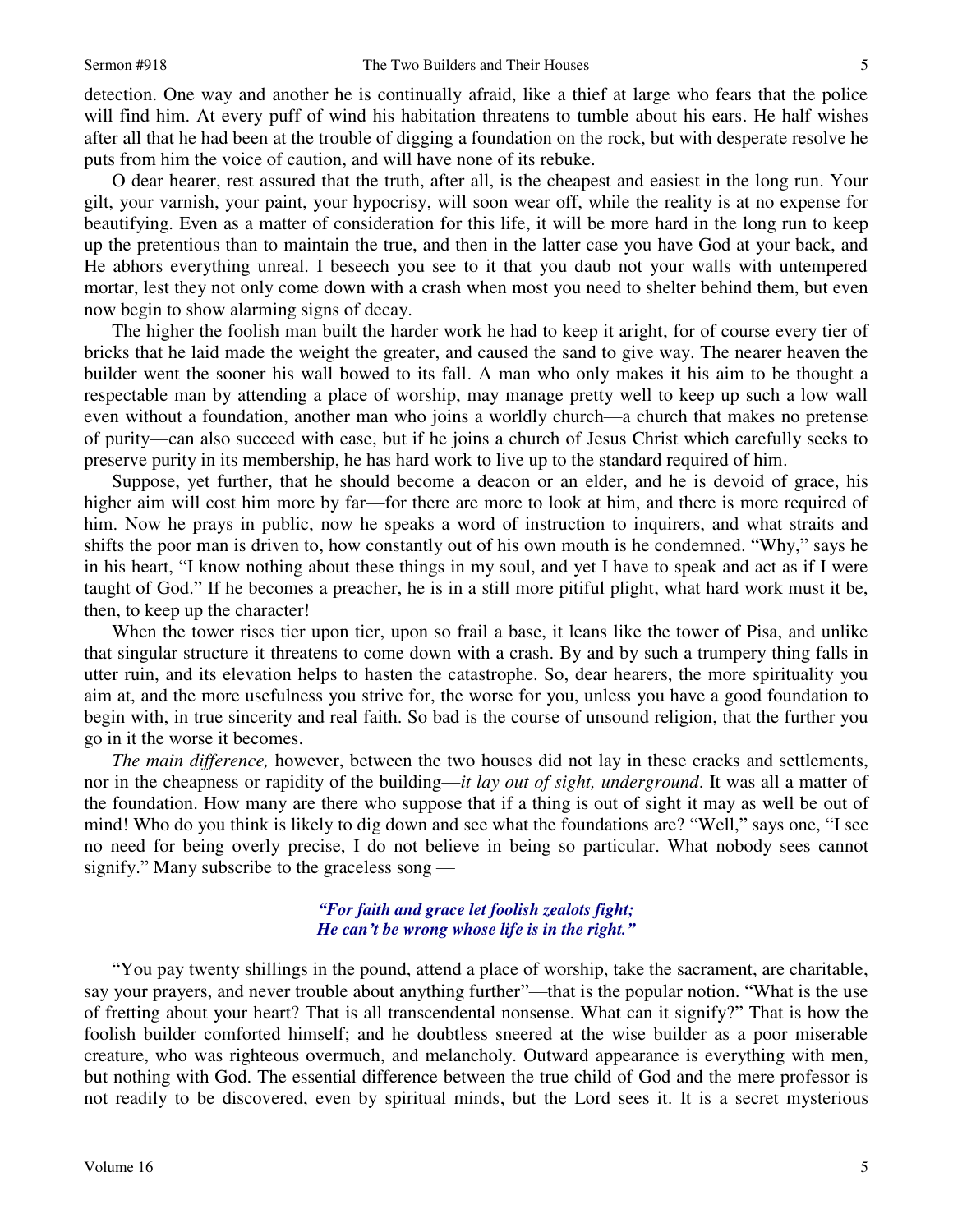something which the Lord prizes, "for He knows them that are His." He separates between the precious and the vile. He puts away the pretenders as dross, but He suffers no sincere heart to be destroyed.

What then, is this important matter? I answer it is just this. Beloved hearer, if you would be built on a rock, see to it that you have *a true sense of sin*. I do not say that a sense of sin is a preparation for Christ, and that we ought to put men back from the Gospel till they feel their sin, but I do believe that wherever there is true faith in Jesus, there goes with it a deep abhorrence of sin. Faith without contrition is a dead and worthless faith. When I meet with professors who talk lightly of sin, I feel sure that they have built without a foundation. If they had ever felt the Spirit's wounding and killing sword of conviction, they would flee from sin as from a lion or a bear. Truly forgiven sinners dread the appearance of evil as burnt children dread fire. Superficial repentance always leads to careless living. Faith that was never bedewed with repentance never brings forth the flowers of holiness. Pray earnestly for a broken heart. Remember it is the contrite spirit which God is pleased with. Do not believe that you can have ground for rejoicing if you never saw reason for lamenting. The promised comfort is only secured to those who have been mourners (Mat 5:4).

Next to this seek for *real faith*. Many things which men call faith are not the precious faith of God's elect. Sincere trust in Jesus Christ is counterfeited in a thousand ways, and often imitated so accurately that only by rigid self-examination shall you discover the cheat. You must lie flat upon Christ, the Rock, you must depend entirely upon Him, all your hope and all your trust must be in Him. If you believe with the heart, and not nominally, you are safe, but not otherwise. You must have true repentance and real faith, or you are foolish builders.

Furthermore, seek an *inwrought experience of divine truth*. Ask to have it burnt into you. Why is it that people give up the doctrines of grace if they fall in with eloquent advocates of free will? Why is it they renounce the orthodox creed if they meet with a smart reasoners who contradicts it? Because they have never received the Word in the power of the Holy Spirit so as to have it sealed in their hearts. I tremble for our churches, now that false doctrine is rife, because I fear that many are not established in the truth. I pray the Lord for you, my dear flock, that you may know the truth by being taught of the Lord, for then you will not be led aside. The thieves and robbers will come, but as Christ's sheep you will not hear them. It is one thing to have a creed, it is quite another thing to have the truth graven upon the tables of the heart. Many fail here because truth was never experientially made their own.

Pray, moreover, that your *faith may produce personal holiness.* Do not believe yourself to be saved from sin while you are living in sin. If you can find pleasure in the lusts of the flesh, you are no child of God. If you are given to drunkenness—and mark you, many professors are so, only they drink at home, and are not seen in the streets—how dwells the grace of God in you? If you delight in idle songs and frequenting of places of vain amusement, you need not be long in weighing yourself, you are found wanting already. If you were renewed in the spirit of your mind, you would no more love these things than an angel would, There must be a newborn nature implanted, and where there is not this exemplified in holiness of life, you may build ever so high, and prate ever so loudly about your building, it is a poor miserable shanty after all, and will fall in the last hurricane.

Want of depth, want of sincerity, want of reality in religion—this is the want of our times! Want of an eye to God in religion, lack of sincere dealing with one's own soul, neglect of using the lancet with our hearts, neglect of the search warrant which God gives out against sin, carelessness concerning living upon Christ, much reading about Him, much talking about Him, but too little feeding upon His flesh, and drinking of His blood—these are the causes of tottering professions and baseless hopes.

Thus have I tried to open up the parable, and I have not designed to discourage any sincere soul, my aim has been to say to you, "Make your calling and election sure. Build on Christ's love, sincerity, desire, the work of the Holy Spirit, and be not deceived."

**III.** So now I come, in the third place, to notice THE COMMON TRIAL OF THE TWO HOUSES.

Whether your religion is true or not, it will be tried, whether it be chaff or wheat, the fan of the Great Winnower will surely be brought into operation upon all that lies on the threshing floor. If you have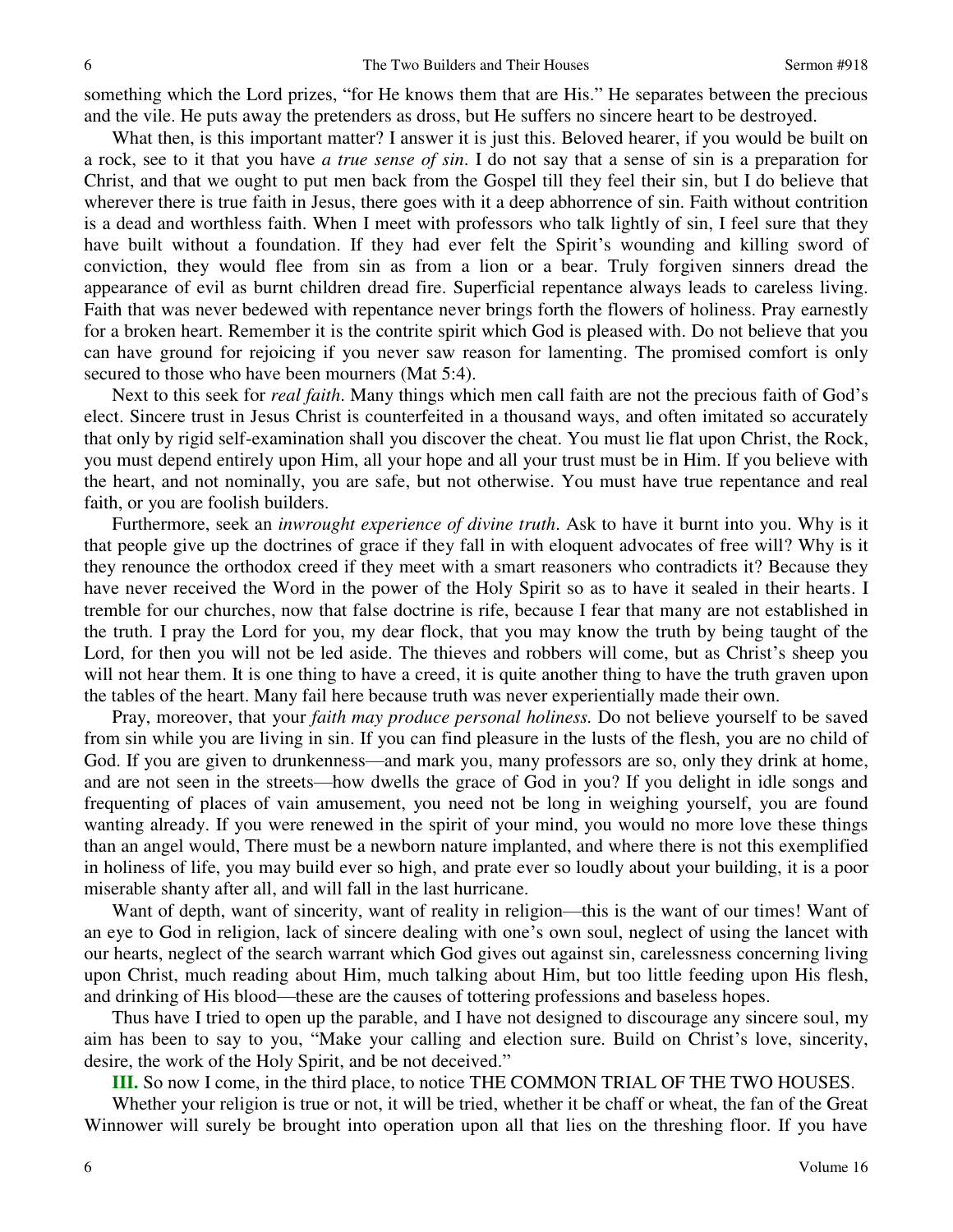dealings with God, you have to do with a "consuming fire." Whether you be really or nominally a Christian, if you come near to Christ He will try you as silver is tried. Judgment must begin at the house of God, and if you dare to come in to the house of God, judgment will begin with you. By the way, let us note that, if there are such trials for those who profess to be Christians, what will become of you who make no profession? If the righteous scarcely be saved, where will the ungodly and the wicked appear? If judgment begin with the house of God, what will the end be of them who believe not? Terrible thought!

But to return. Trials will come to profession, whether it be true or false. if I do not mistake the reference in the text to rain, flood, wind, these trials will be of three sorts at least. The rain typifies *afflictions from heaven*. God will send you adversities like showers, tribulations as many as the drops of the dew. Between now and heaven, O professor, you will feel the pelting storm. Like other men, your body will be sick, or if not, you shall have trouble in your house, children and friends will die, or riches will take to themselves wings, and fly like an eagle towards heaven. You will have trials from God's hand, and if you are not relying on Christ, you will not be able to bear them. If you are not, by real faith, one with Jesus Christ, even God's rain will be too much for you.

But there will also arise *trials from earth*—"the floods came." In former days the floods of persecution were more terrible than now, but persecution is still felt, and if you are a professor, you will have to bear a measure of it. Cruel mockings are still used against the people of God. The world no more loves the true church today than it did in the olden times. Can you bear slander and reproach for Jesus? Not unless you are firmly rooted and grounded. In the day of temptation and persecution the rootless plants of the stony ground are withered away. See you to this. Then there will come *mysterious trials* typified by "the winds." The prince of the power of the air will assail you, with blasphemous suggestions, horrible temptations, or artful insinuations. He knows how to cast clouds of despondency over the human spirit, he can attack the four corners of the house at once by his mysterious agency, he can tempt us in divers ways at the same time, and drive us to our wits' end. Woe to you, then, unless you have something to hold to better than the mere sand of profession!

Where there is a good foundation, trials will do no harm, but where there is no foundation they will frequently bring the man's profession down in ruin, even in this life. How many lose their religion at the very outset! Pliable and Christian both set out for the Celestial City, both aspiring to the crown of gold, but they fell into the Slough of Despond, and then, as one of them struggled out on the side nearest his own house, and went back to the City of Destruction, the other strove manfully to reach the further shore, the difference between the wise and foolish pilgrim was made manifest.

After Christians have proceeded further they will be tried in other ways. Infidelities often try Christians, I mean doubts about the essentials of the faith, and all its doctrines, and those that are not well cemented to the rock are easily moved to unbelief. This is the age of infidelities, but they who are on the rock by a truthful experience are not moved.

A Negro was once told by a friend that some man had said the Bible was not true. Now, our poor friend had never thought anybody could doubt the Bible, but his quick way of disposing of the novel difficulty was, "Dat Book not true! why, I take it into my house and I sit down and read it, and it make my heart laugh! How can it be a lie dat make my heart laugh? I was a drunkard, thief, and liar, and dat Book talked to me, and made me a new man—dat Book no lie." The very best proof in the world surely, at least to the man himself, if not to others. We who have had our hearts made to laugh by God's Word cannot be laughed out of our Faith. We have lived on the Word, and proved its truthfulness by experience, and are therefore invulnerable to all attacks, while strangers to such experience are staggered.

Where the heart is really grounded upon the truth, you will find that heresies as well as infidelities, have but little effect. The sound Christian is like a stone, if he is thrown into the pool of false doctrine, he may be wet by it, but he does not receive it into his inner self, whereas the unsound professor is like a sponge, he sucks it all in greedily, and retains what he absorbs.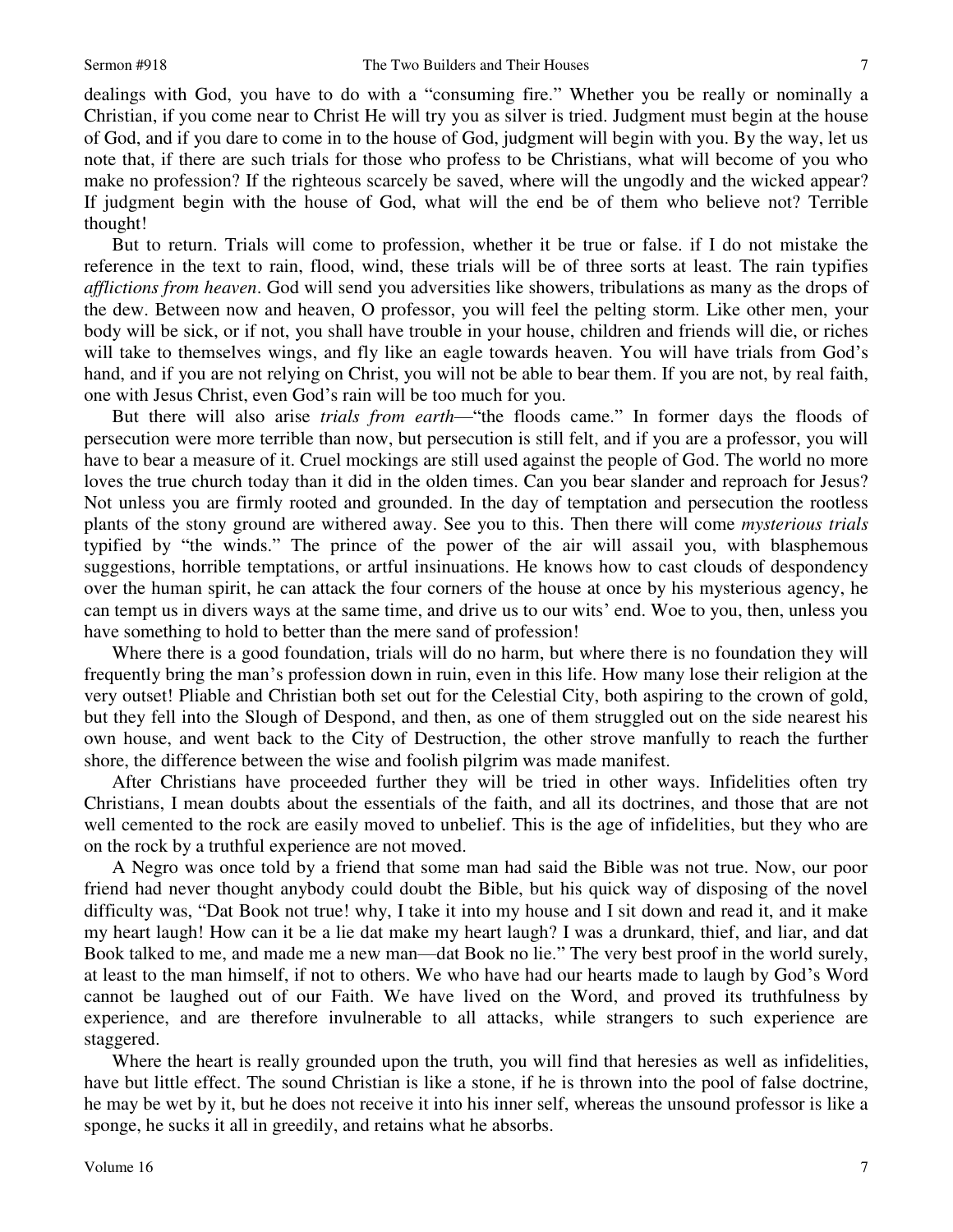How many there are who are tried by worldliness, and if their religion be but a mere profession, worldliness soon eats the heart of it as does a canker, and they become even as others! If, however, the Christian's heart is right with God, he comes out and is separate, and the pride of life does not entrap him.

In cases of backsliding, where there is a sound heart towards God, the backslider is soon brought back, but where the heart is rotten, the backslider goes from bad to worse. I was struck with a story of two men who were accustomed to give exhortations at meetings, who had fallen out with each other, and one of their brethren, who grieved to think two servants of God should be at differences with each other, went to reconcile them. He called upon the first, and said, "John, I am very sorry to find you and James have quarreled. It seems a great pity, and it brings much dishonor on the church of God." "Ah," said John, "I am very grieved, too, and what grieves me most is, that I am the sole cause of it. It was only because I spoke so bitterly that James took offense." "Ah, ah," said the good man, "we will soon settle this difficulty, then," and away he went to James. "James, I am very sorry that you and John cannot agree." "Yes," he said, "it is a sad thing we don't, we ought to do so, for we are brethren, but what troubles me most is, that it is all my fault. If I had not taken notice of a little word John said, there would have been an end of it." The matter, as you may guess, was soon rectified. You see there was at the bottom a true friendship between them, so that the little difficulty was soon got over, and so where there is a true union between God and the soul, the backsliding will soon be recovered.

**IV.** To close. Having thus mentioned the common trials and the effects produced in this life, let me now remind you of the DIFFERENT RESULTS OF THE TRIALS in reference to the life to come.

In the one case, the rain descended very heavily and threatened to wash the house away, but it was built on a rock, and not only did the house stand, but the man inside found great comfort in it. He could hear the pelting torrent beating on the roof, and sit and sing, and when the gusts came against the windows he would only be the more happy to think he had such a shelter. Then came the floods. They would, if they could, have sapped and undermined the foundations, but they took no effect on the granite rock, and though the wind howled round the habitation, every stone was well cemented, and all bound as with iron bands to the grand old rock, and therefore the man was safe and happy within, and above all, grateful that he had built on such a foundation. He could sit down and sing—

#### *"Loud may the troubled ocean roar, In sacred peace my soul abides."*

The Christian rests peacefully upon Christ. Troubles come one after another, but they do not sweep him away, they only endear to him the hope which is based upon Christ Jesus. And when at last death comes, that awful flood which will undermine everything that can be removed, it cannot find anything to shake in the wise builder's hope. He rests on what Christ has done, death cannot affect that. He believes in a faithful God, and dying cannot affect that. He believes in the covenant signed, and sealed, and ratified, in all things ordered well. He lays hold on the "shalls" and "wills" of an immutable God, all sealed with the blood of the Redeemer, death cannot affect any of these. And when the last great trumpet sounds, and the last fire that shall try every man's work of what sort it is, comes forth from the throne of God, the man who in true sincerity, and with real experience has laid hold on Christ, is not afraid of the tremendous hour.

What though the trumpet sounds exceedingly loud and long, and the dead awake, and the angels gather round the great white throne, and the pillars of heaven tremble, and the earth is dissolved, and the elements melt with fervent heat! the man of God feels that the rock on which he has built can never fail him, and the hope that grace has given him can never be removed. He smiles serenely amid it all.

But look at the case of the man whose hope is built on sand! He could hardly endure the trials of life, he almost fell under common temptation, he turned his coat during the hour of persecution, but sorer trials now await him. Some hypocrites have been bolstered up even in the last moments, and perhaps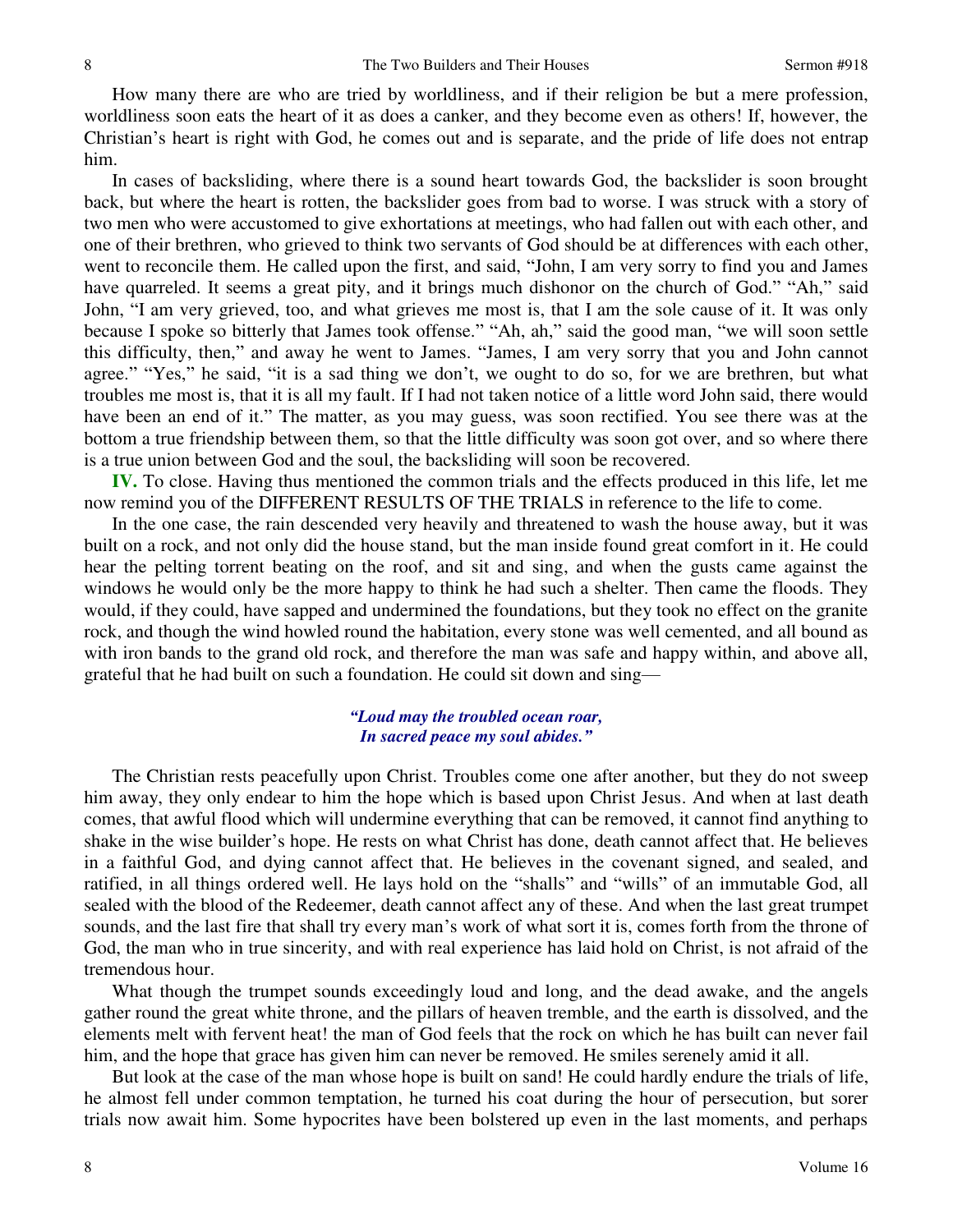have never known that they were lost till they felt they were, like Dives, of whom it is written, "In hell he lifted up his eyes, being in torment." He had never lifted up his eyes before, he did not know his condition till he actually realized it in all its misery. But the most of men who have come under the sound of the Gospel, and made a profession, if they have been deceivers find it out at death, and it must be a dreadful thing to make that discovery when pain is sharp and parting is bitter!

Ah! dear friend, if you be mistaken, may you find it out now, and not on your dying couch. May your prayer be, "Lord, show me the worst of my case. If my profession has been a mistake, O let me not build up and prop up a rotten thing, but help me to build aright upon the Rock of Ages." Do pray that prayer, I beseech you. Remember if death should not teach you the whole truth of your case, judgment will. There will be no mistake there, and no opportunity for repentance. This fallen house was never built again, there was no salvage from the total wreck. Lost, lost, lost, there is no word to follow, for once lost, lost forever!

O dear hearer, I bid you if you have a name to live and are dead, arise from the dead, and Christ shall give you life. I pray you, if you are a seeker, be not put off with empty hopes and vain confidences. Buy the truth and sell it not. Lay hold on eternal life. Seek the true Savior and be not content till you have Him, for if lost your ruin will be terrible.

Oh, *that lake!* Have you ever read the words, "Shall be cast into the lake of fire, which is the second death"? The lake of fire! and souls cast into it! The imagery is dreadful. "Ah," says one, "that is a metaphor." Yes, I know it is, and a metaphor is but a shadow of the reality. Then if the shadow be a lake of fire, what must the reality be? If we can hardly bear to think of a "worm that never dies," and a "fire that never shall be quenched," and of a lake whose seething waves of fire that dash o'er undying and hopeless souls, what must hell be in very deed?

The descriptions of Scriptures are, after all, but condescensions to our ignorance, partial revelations of fathomless mysteries, but if these are so dreadful, what must the full reality be? Provoke it not, my hearers, tempt not your God, neglect not the great salvation, for if you do, you shall not escape. Play not with your souls, be not heedless and careless of the realities of eternity, but now, even now, may God hear your prayer as you breathe it from your inmost souls, and give you truly to be washed in the precious blood, and effectually saved by Him, in whom there is fullness of truth and grace. Amen.

> *"My God, I mark with fear How many hopes decay, And like the foolish builder's house Fall in the trial day.*

*Perhaps amid this throng You do a soul espy Whose towering hopes are built on sand, I ask, 'Lord, is it I?'*

> *A thousand doubts arise, I bring them all to Thee; Am I unconsciously deceived? Lord, search my heart and see.*

*O teach me deep to dig Down to the solid rock, That when tornadoes round me sweep My house may bear the shock.* 

> *Jesus, Thou only are The sure foundation stone,*